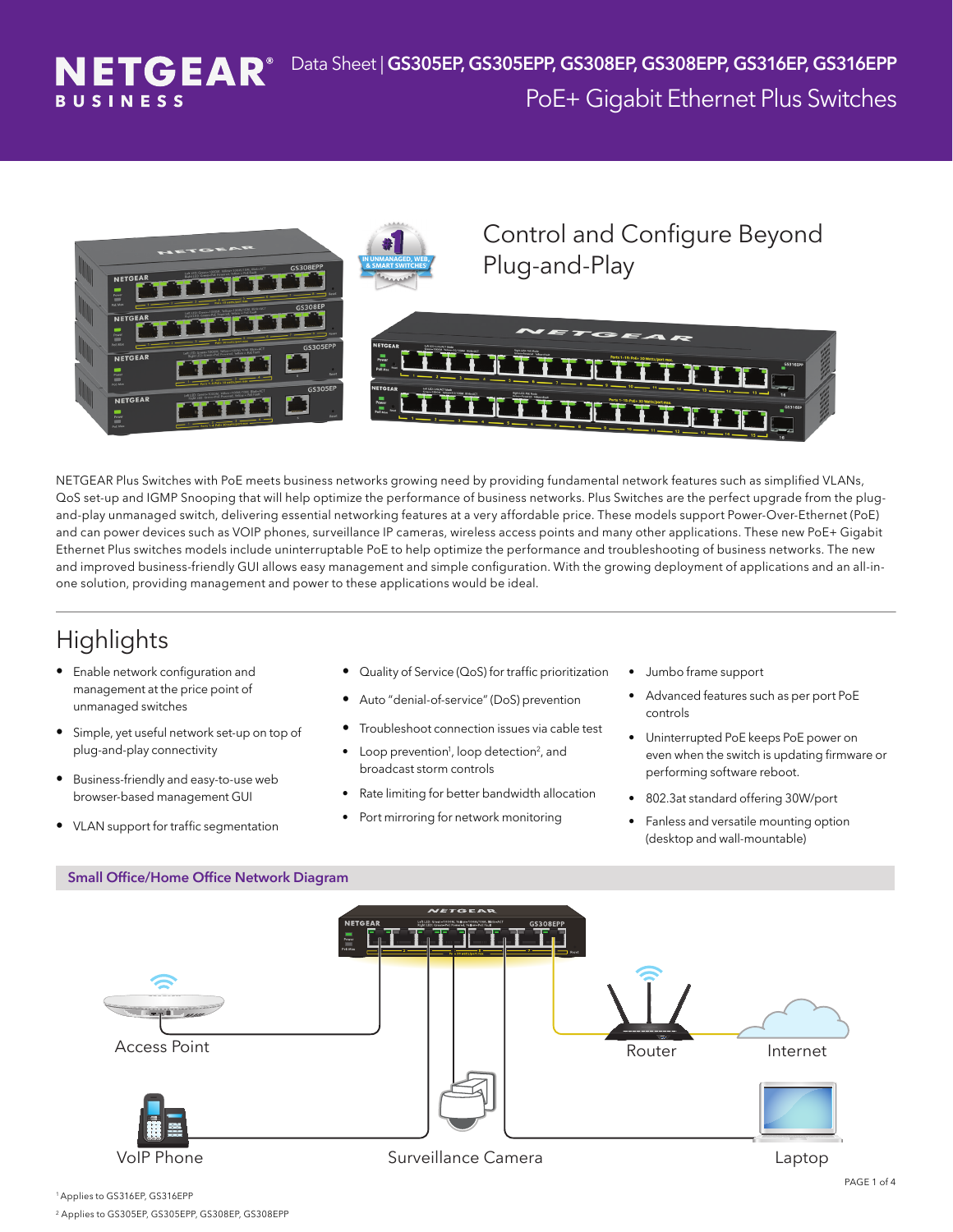## Technical Specifications

| <b>Features</b>                                    | <b>GS305EP</b>      | <b>GS305EPP</b> | <b>GS308EP</b>      | <b>GS308EPP</b> | <b>GS316EP</b> | <b>GS316EPP</b> |
|----------------------------------------------------|---------------------|-----------------|---------------------|-----------------|----------------|-----------------|
| 10/100/1000 RJ45 Copper Ports (Auto Uplink)        | 5                   | 5               | 8                   | 8               | 16             | 16              |
| Enclosure                                          | Metal               | Metal           | Metal               | Metal           | Metal          | Metal           |
| Connector Type                                     | Metal               | Metal           | Metal               | Metal           | Metal          | Metal           |
| PoE                                                |                     |                 |                     |                 |                |                 |
| # of PoE ports                                     | $\overline{4}$      | $\overline{4}$  | 8                   | $\,8\,$         | 15             | 15              |
| # PoE+ 802.3at Ports                               | $\overline{4}$      | 4               | 8                   | 8               | 15             | 15              |
| SFP ports                                          | $\mathsf{O}\xspace$ | $\mathbf 0$     | $\mathsf{O}\xspace$ | $\mathbf 0$     | $\mathbf{1}$   | $\mathbf{1}$    |
| Total PoE/PoE+ Budget                              | 63W                 | 120W            | 62W                 | 123W            | 180W           | 231W            |
| Advanced PoE Controls                              | Yes                 | Yes             | Yes                 | Yes             | Yes            | Yes             |
| PoE Scheduling                                     | No                  | No              | No                  | No              | Yes            | Yes             |
| Uninterrupted PoE                                  | Yes                 | Yes             | Yes                 | Yes             | Yes            | Yes             |
| <b>Performance Specification</b>                   |                     |                 |                     |                 |                |                 |
| Forwarding modes                                   |                     |                 | Store-and-forward   |                 |                |                 |
| Bandwidth                                          | 10Gbps              | 10Gbps          | 16Gbps              | 16Gbps          | 32Gbps         | 32Gbps          |
| Max MAC entries                                    | 4K                  | 4K              | 4K                  | 4K              | 4K             | 4K              |
| <b>Buffer Size</b>                                 | 192KB               | 192KB           | 192KB               | 192KB           | 192KB          | 192KB           |
| Energy Efficient Ethernet (IEEE 802.3az) compliant | Yes                 | Yes             | Yes                 | Yes             | Yes            | Yes             |
| Priority queuing                                   | <b>WRR</b>          | <b>WRR</b>      | <b>WRR</b>          | <b>WRR</b>      | <b>WRR</b>     | <b>WRR</b>      |
| Jumbo frame support                                | 9,216 bytes         | 9,216 bytes     | 9,216 bytes         | 9,216 bytes     | 10,000 bytes   | 10,000 bytes    |
| Acoustic noise level @ 25° C (dBA) (ANSI-S10.12)   | $\mathbf{0}$        | $\mathbf 0$     | 0                   | 0               | 0              | $\mathbf 0$     |
| Mean Time Between Failures (MTBF) @ 25° C          | 1,164,104 hrs       | 853,770 hrs     | 859,126 hrs         | 842,428 hrs     | 784,742 hrs    | 570,435 hrs     |
| <b>L2 Services - VLANS</b>                         |                     |                 |                     |                 |                |                 |
| VLAN (# Supported)                                 | 64                  | 64              | 64                  | 64              | 64             | 64              |
| IEEE 802.1Q VLAN Tagging                           | Yes                 | Yes             | Yes                 | Yes             | Yes            | Yes             |
| Port-based VLANs                                   | Yes                 | Yes             | Yes                 | Yes             | Yes            | Yes             |
| <b>L2 Services - Availability</b>                  |                     |                 |                     |                 |                |                 |
| Link Aggregation/Port Trunking                     | Yes                 | Yes             | Yes                 | Yes             | Yes            | Yes             |
| Number of Static Manual LAGs and # of members      | 2/4                 | 2/4             | 2/4                 | 2/4             | 8/8            | 8/8             |
| <b>L2 Services - Multicast Filtering</b>           |                     |                 |                     |                 |                |                 |
| IGMP snooping (v1, v2, and v3)                     | Yes                 | Yes             | Yes                 | Yes             | Yes            | Yes             |
| Block unknown multicast                            | Yes                 | Yes             | Yes                 | Yes             | Yes            | Yes             |
| Supported Multicast groups                         | 128                 | 128             | 128                 | 128             | 128            | 128             |
| <b>L3 Services - DHCP</b>                          |                     |                 |                     |                 |                |                 |
| DHCP client                                        | Yes                 | Yes             | Yes                 | Yes             | Yes            | Yes             |
| <b>Quality of Service</b>                          |                     |                 |                     |                 |                |                 |
| Rate Limiting                                      | Yes                 | Yes             | Yes                 | Yes             | Yes            | Yes             |
| <b>DSCP</b>                                        | Yes                 | Yes             | Yes                 | Yes             | Yes            | Yes             |
| IEEE 802.1p COS                                    | Yes                 | Yes             | Yes                 | Yes             | Yes            | Yes             |
| Port-based VLAN                                    | Yes                 | Yes             | Yes                 | Yes             | Yes            | Yes             |
| <b>TOS</b>                                         | Yes                 | Yes             | Yes                 | Yes             | Yes            | Yes             |
| WRR (Weighted Round Robin)                         | Yes                 | Yes             | Yes                 | Yes             | Yes            | Yes             |
| Strict Priority queue technology                   | $\mathsf{No}$       | No              | No                  | $\mathsf{No}$   | $\mathsf{No}$  | $\mathsf{No}$   |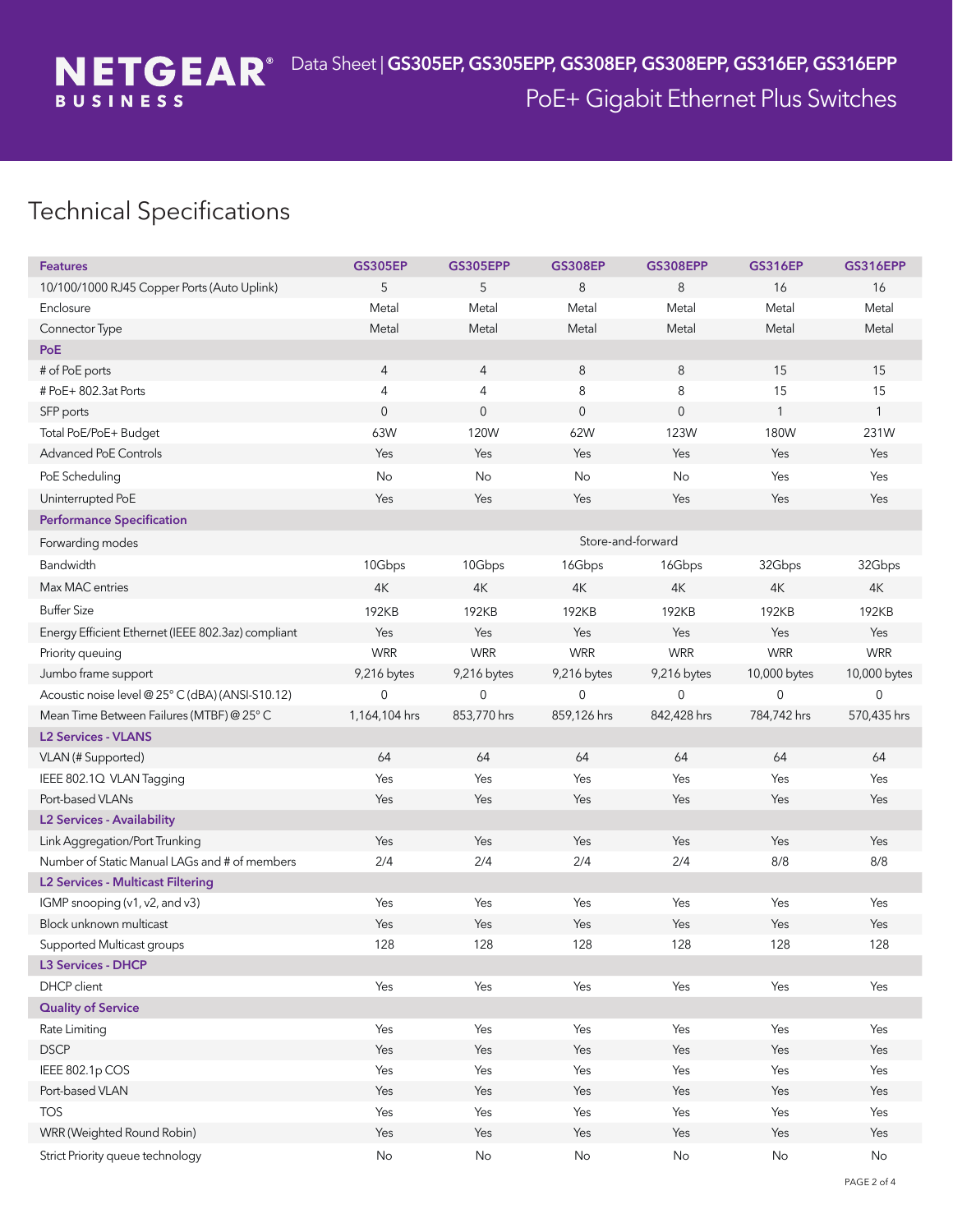## Technical Specifications

| <b>IEEE Network Protocols</b>                                                                                | <b>GS305EP</b>                                                                                                    | <b>GS305EPP</b>                                                           | <b>GS308EP</b>                                                            | <b>GS308EPP</b>                                               | <b>GS316EP</b>                                                    | <b>GS316EPP</b>                                                   |  |  |
|--------------------------------------------------------------------------------------------------------------|-------------------------------------------------------------------------------------------------------------------|---------------------------------------------------------------------------|---------------------------------------------------------------------------|---------------------------------------------------------------|-------------------------------------------------------------------|-------------------------------------------------------------------|--|--|
| • IEEE 802.3 Ethernet<br>IEEE 802.3ab 1000BASE-T<br>• IEEE 802.3u 100BASE-T<br>• EEE 802.1p Class of Service | · IEEE 802.1Q VLAN Tagging<br>• IEEE 802.3x Full-duplex Flow Control<br>• IEEE 802.3af PoE<br>• IEEE 802.3at PoE+ |                                                                           |                                                                           |                                                               |                                                                   |                                                                   |  |  |
| <b>Management</b>                                                                                            |                                                                                                                   |                                                                           |                                                                           |                                                               |                                                                   |                                                                   |  |  |
| System Password                                                                                              | Yes                                                                                                               | Yes                                                                       | Yes                                                                       | Yes                                                           | Yes                                                               | Yes                                                               |  |  |
| Web browserbased management GUI                                                                              | Yes                                                                                                               | Yes                                                                       | Yes                                                                       | Yes                                                           | Yes                                                               | Yes                                                               |  |  |
| PC Utility                                                                                                   | No                                                                                                                | No                                                                        | No                                                                        | No                                                            | No                                                                | No                                                                |  |  |
| Port Mirroring                                                                                               | Yes                                                                                                               | Yes                                                                       | Yes                                                                       | Yes                                                           | Yes                                                               | Yes                                                               |  |  |
| Max number of source ports allowed<br>(one-to-one port mirroring)                                            | $\mathbf{1}$                                                                                                      | $\mathbf{1}$                                                              | $\mathbf{1}$                                                              | $\mathbf{1}$                                                  | $\mathbf{1}$                                                      | $\mathbf{1}$                                                      |  |  |
| Many-to-one Port Mirroring                                                                                   | Yes                                                                                                               | Yes                                                                       | Yes                                                                       | Yes                                                           | Yes                                                               | Yes                                                               |  |  |
| Cable Test Utility                                                                                           | Yes                                                                                                               | Yes                                                                       | Yes                                                                       | Yes                                                           | Yes                                                               | Yes                                                               |  |  |
| FW Upgrade Thru Plus Utility (TFTP)                                                                          | No                                                                                                                | No                                                                        | No                                                                        | No                                                            | No                                                                | No                                                                |  |  |
| Config download (to Switch) thru Plus Utility                                                                | No                                                                                                                | No                                                                        | No                                                                        | No                                                            | No                                                                | No                                                                |  |  |
| Config upload (to server)                                                                                    | Yes                                                                                                               | Yes                                                                       | Yes                                                                       | Yes                                                           | Yes                                                               | Yes                                                               |  |  |
| <b>LEDs</b>                                                                                                  |                                                                                                                   |                                                                           |                                                                           |                                                               |                                                                   |                                                                   |  |  |
| Per port                                                                                                     | Speed, Link, Activity, PoE                                                                                        |                                                                           |                                                                           |                                                               |                                                                   |                                                                   |  |  |
| Per device                                                                                                   | Power, System, PoE Max                                                                                            |                                                                           |                                                                           |                                                               |                                                                   |                                                                   |  |  |
| <b>Physical Specifications</b>                                                                               |                                                                                                                   |                                                                           |                                                                           |                                                               |                                                                   |                                                                   |  |  |
| Dimensions ( $W \times D \times H$ )                                                                         | 158 x 101 x 27<br>mm<br>$(6.2 \times 4.0 \times$<br>$1.1$ in)                                                     | $158 \times 101 \times 27$<br>mm<br>$(6.2 \times 4.0 \times$<br>$1.1$ in) | $158 \times 101 \times 27$<br>mm<br>$(6.2 \times 4.0 \times$<br>$1.1$ in) | 158 x 101 x 27<br>mm<br>$(6.2 \times 4.0 \times$<br>$1.1$ in) | 286 x 102 x 27<br>mm<br>$(11.26 \times 4.02 \times$<br>$1.06$ in) | 286 x 102 x 27<br>mm<br>$(11.26 \times 4.02 \times$<br>$1.06$ in) |  |  |
| Weight                                                                                                       | 0.39 kg<br>$(0.86 \, \{bbb})$                                                                                     | $0.40$ kg<br>$(0.88 \, \{bbb})$                                           | 0.49 kg<br>$(1.08 \, \text{lb})$                                          | 0.49 kg<br>$(1.08 \, \{bbb})$                                 | 0.883 kg<br>$(1.95 \, lb)$                                        | 0.883 kg<br>$(1.95 \, \text{lb})$                                 |  |  |
| <b>Environmental Specifications</b>                                                                          |                                                                                                                   |                                                                           |                                                                           |                                                               |                                                                   |                                                                   |  |  |
| Operating                                                                                                    |                                                                                                                   |                                                                           |                                                                           |                                                               |                                                                   |                                                                   |  |  |
| Operating temperature                                                                                        | 32° to 104°F (0° to 40°C)                                                                                         |                                                                           |                                                                           |                                                               |                                                                   |                                                                   |  |  |
| Humidity (relative)                                                                                          | 90% maximum relative humidity (RH), non-condensing                                                                |                                                                           |                                                                           |                                                               |                                                                   |                                                                   |  |  |
| Altitude                                                                                                     | 10,000 ft (3,000 m) maximum                                                                                       |                                                                           |                                                                           |                                                               |                                                                   |                                                                   |  |  |
| Storage                                                                                                      |                                                                                                                   |                                                                           |                                                                           |                                                               |                                                                   |                                                                   |  |  |
| Storage temperature                                                                                          | -4° to 158°F (-20° to 70°C)                                                                                       |                                                                           |                                                                           |                                                               |                                                                   |                                                                   |  |  |
| Humidity (relative)                                                                                          | 95% maximum relative humidity (RH), non-condensing                                                                |                                                                           |                                                                           |                                                               |                                                                   |                                                                   |  |  |
| Altitude                                                                                                     | 10,000 ft (3,000 m) maximum                                                                                       |                                                                           |                                                                           |                                                               |                                                                   |                                                                   |  |  |